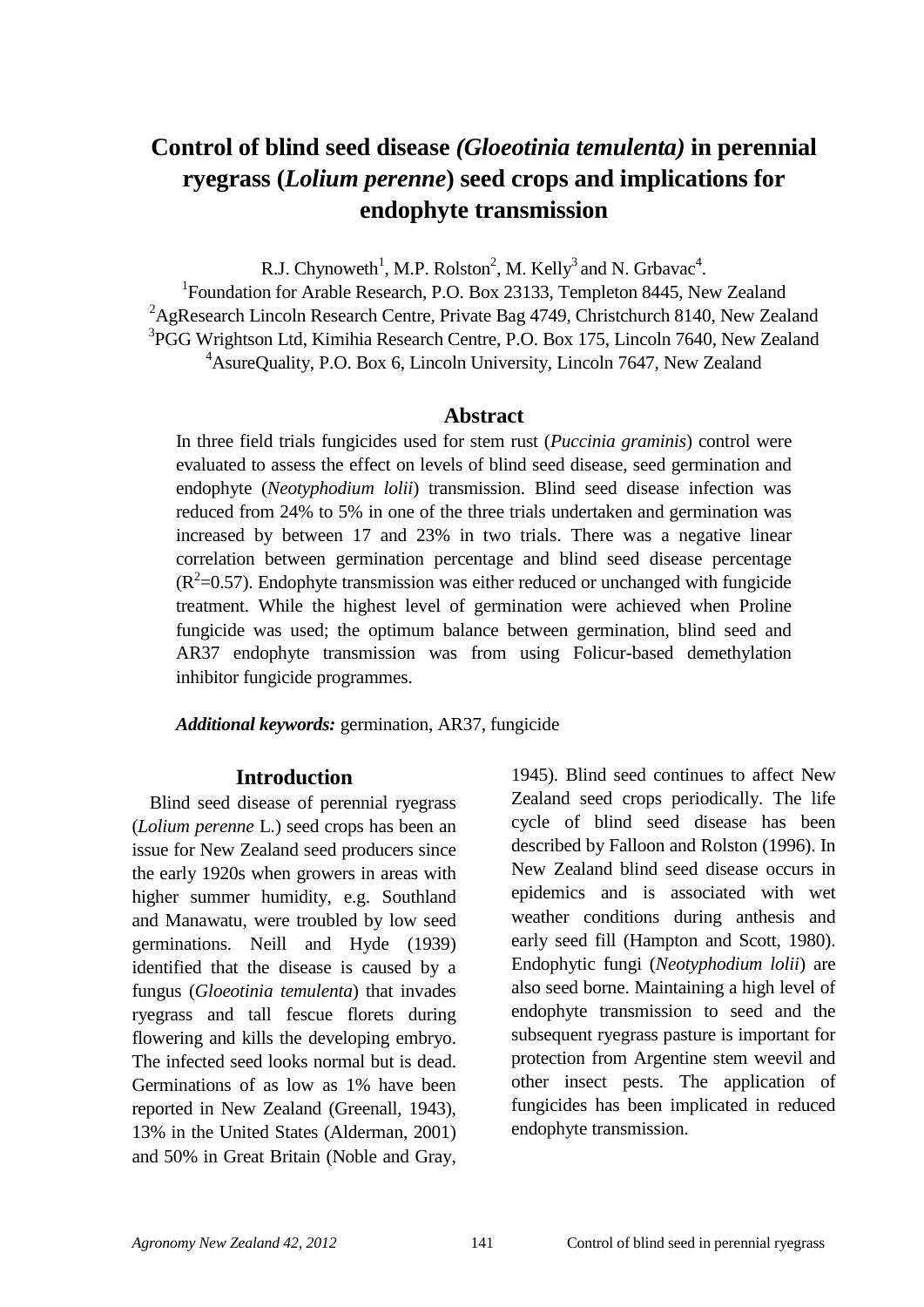Economic loss from blind seed epidemics is considerable as significant discounting of seed prices commonly occurs for seed lots that are below 90% germination. Seed with germination below 80% is difficult to retail and may not be saleable in years of good production.

Triazole (DeMethylation Inhibitor, DMI) fungicides are used on perennial ryegrass seed crops to control stem rust (*Puccina graminis*) infection (Rolston *et al*., 2009). This paper reports on three trials testing the hypothesis that DMI fungicides used for stem rust control can reduce blind seed infection. The effect of these fungicides on endophyte transmission and/or viability was also assessed.

## **Materials and Methods**

Two of the three trials were undertaken in paddocks of three or four year old perennial ryegrass pasture at the "AgResearch Farm", Lincoln (43° 38' 09" S, 172° 28' 11" E). Both sites were located where blind seed disease had been detected in the previous season and where substantial seed drop had occurred. To maximise the likelihood of blind seed infection, no spring N was applied (Hampton and Scott, 1981, de Filippi *et al*., 1996). The plant growth regulator, Moddus (a.i. 250 g/l trinexapac ethyl) was applied at either 1.5 or 2.0 l/ha to create a short, open crop of low dry matter to encourage primary infection from apothecia at the soil surface.

Trial one included eight fungicide treatments with four replicates in a randomised block design. Fungicides consisted of combinations and sequences of Amistar (a.i. 250 g/l azoxystrobin), Protek (a.i. 500 g/l carbendazim), Folicur (a.i. 430 g/l tebuconazole), Opus (a.i. 125 g/l epoxiconazole), Proline (a.i. 250 g/l prothioconazole), Twist (a.i. 500 g/l trifloxystrobin) and an untreated control (Table 1). Plots were  $4 \times 4$  m with treatments applied at early anthesis (1 December 2005) and late anthesis (12 December 2005). The cultivar was "Grasslands Samson". For germination analysis, 400 seeds were pre-chilled  $(5^{\circ}C)$ with  $0.2\%$  KNO<sub>3</sub> for 5 days and then placed in a 20°C germinator. Final germination counts (normal seedlings) were based on 14 day assessment as per the International Rules for Seed Testing (ISTA, 2006). Blind seed analysis was carried out on 18 individual plots representing a range of germination results.

Trial two included seven fungicides with three replicates in a randomised block design. The fungicides used were: Amistar; Folicur, Proline and Protek (Table 2). Plots were  $4 \times 4$  m. Treatments were applied at early flowering (9 December 2007) and mid-seed fill (24 December 2007). The cultivar was "Grasslands Samson" and contained the AR37 Endophyte. Germination analysis consisted of 100 seeds per plot planted in seed raising mix and then raised in a glasshouse.

In trials one and two, harvest consisted of hand cutting one square metre from the centre of each plot, placing plant material in hessians sacks and allowing it to air dry outdoors. Samples were then hand rubbed to remove seed for further processing.

Trial three was located at Plant and Food Research, Lincoln (43° 38" 18" S, 172° 28" 30" E) and used a first year seed crop of cultivar "Kamo", which contained the AR37 endophyte. The fungicides used were: Amistar; Comet (a.i. 250 g/l pyraclostrobin), Fandango (a.i. 100 g/l fluoxastrobin and 100 g/l prothioconazole), Folicur, Opus, Proline and Protek (Table 3). Plots were 12 by 2 m with treatments applied 5 December 2005, 14 December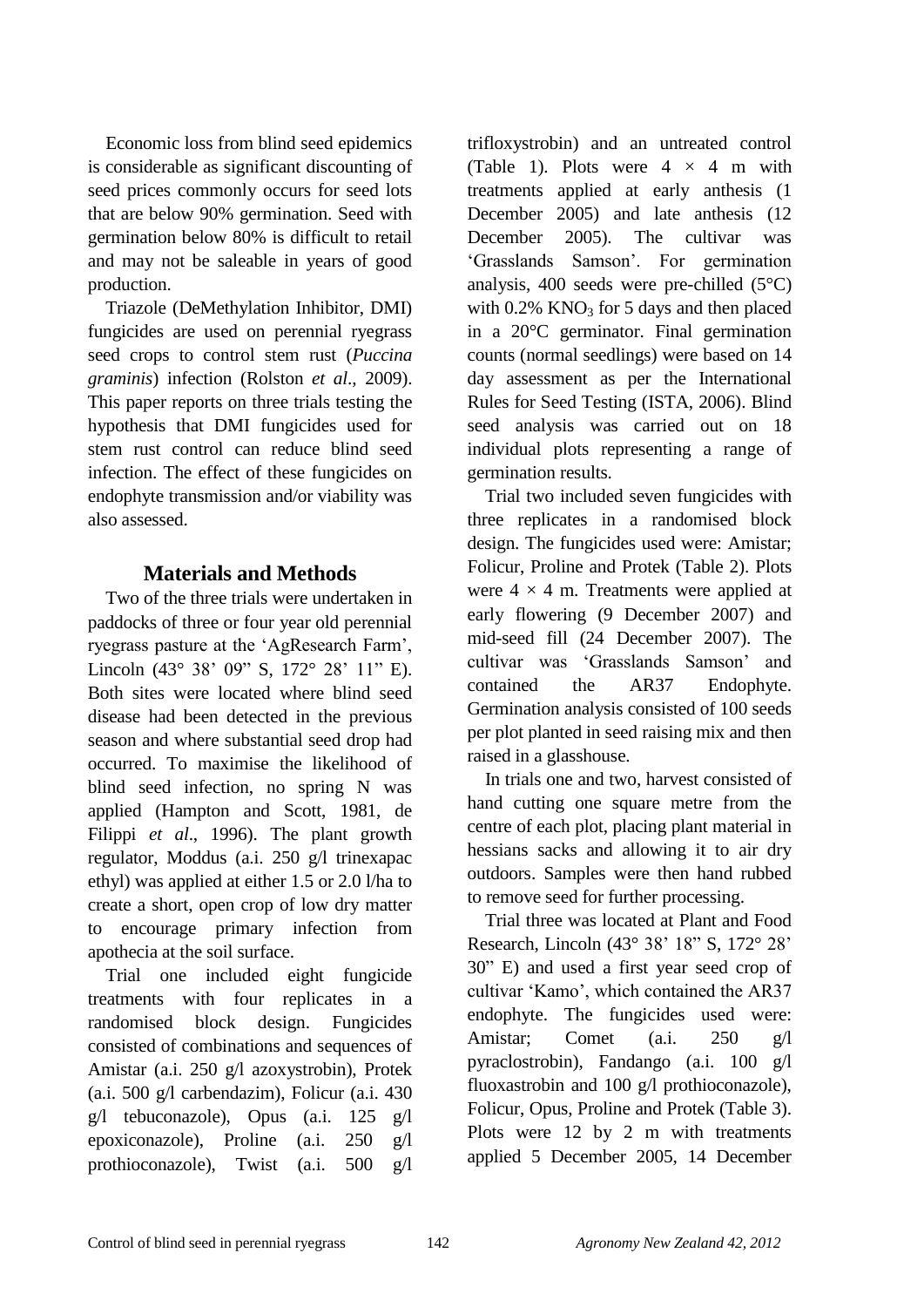2005 and 20 December 2005. At harvest plots were windrowed (14 January 2006) and a hand sample was collected for germination and endophyte testing. Plots were machine harvested using a Wintersteiger plot combine on 28 January 2006. Germination and endophyte analysis consisted of 100 seeds per plot planted in seed raising mix and then raised in a plastic covered tunnel house.

In all trials, blind seed incidence was determined at the AsureQuality Limited seed pathology laboratory (Lincoln, Canterbury) using microscopic examination of seeds that had been soaked and then peeled to expose the caryopsis (Matthew, 1980). Viable endophyte was determined by cutting 2 tillers per plant from 100 plants and using the immunoblot technique (Gwinn *et al.*, 1991).

### **Data analysis**

All data was tested by analysis of variance (ANOVA) and where significant effects were observed (P<0.05), differences were compared using the least significant difference (LSD) procedure (P=0.05). All relationships were tested by linear regression. All data analysis was done using GenStat (version 9, VSN International Ltd, UK).

## **Results**

#### **Seed germination**

In two of the three trials fungicide treatment resulted in an increase  $(P<0.05)$  in seed germination compared with the control treatment without fungicide.

#### *Trial one*

All fungicide treatments increased germination percentage compared with the untreated control (Table 1). Proline (T8) and Proline followed by Protek (T7) gave the highest germinations (82 and 84%, respectively), although results from treatments with Opus  $+$  Amistar  $+$  Protek (T4) at anthesis (80%) and Opus followed by Protek (T6) (78%) were not significantly different (P< $0.05$ ). Folicur + Protek (T2) (76%) at anthesis was significantly less than Proline followed by Protek (T7), but was similar  $(P<0.05)$  to the other fungicides. Low germination was associated with increasing blind seed disease incidence (Figure 1).

**Table 4:** Germination percentage for eight fungicide treatments applied to perennial ryegrass at early anthesis (1 December) and late anthesis (12 December), cultivar Samson 2005/06, Lincoln (Trial 1).

| Treatment             | Product application rate and timing<br>Germination                        |                  |      |
|-----------------------|---------------------------------------------------------------------------|------------------|------|
| No.                   | 1 December 2005                                                           | 12 December 2005 | (% ) |
| T1                    | nil                                                                       | nil              | 61   |
| T <sub>2</sub>        | 440 ml/ha Folicur $+$ 500 ml/ha Protek                                    | 500 ml/ha Protek | 76   |
| T <sub>3</sub>        | 220 ml/ha Folicur + 500 ml/ha Amistar + 500 ml/ha Protek 500 ml/ha Protek |                  | 74   |
| T4                    | 500 ml/ha Opus + 500 ml/ha Amistar + 500 ml/ha Protek                     | 500 ml/ha Protek | 80   |
| T5                    | 220 ml/ha Folicur + 500 ml/ha Twist + 500 ml/ha Protek                    | 500 ml/ha Protek | 73   |
| T6                    | 1000 ml/ha Opus                                                           | 500 ml/ha Protek | 78   |
| T7                    | 800 ml/ha Proline                                                         | 500 ml/ha Protek | 84   |
| T8                    | 800 ml/ha Proline                                                         | nil              | 82   |
| LSD <sub>(0.05)</sub> |                                                                           |                  | 7    |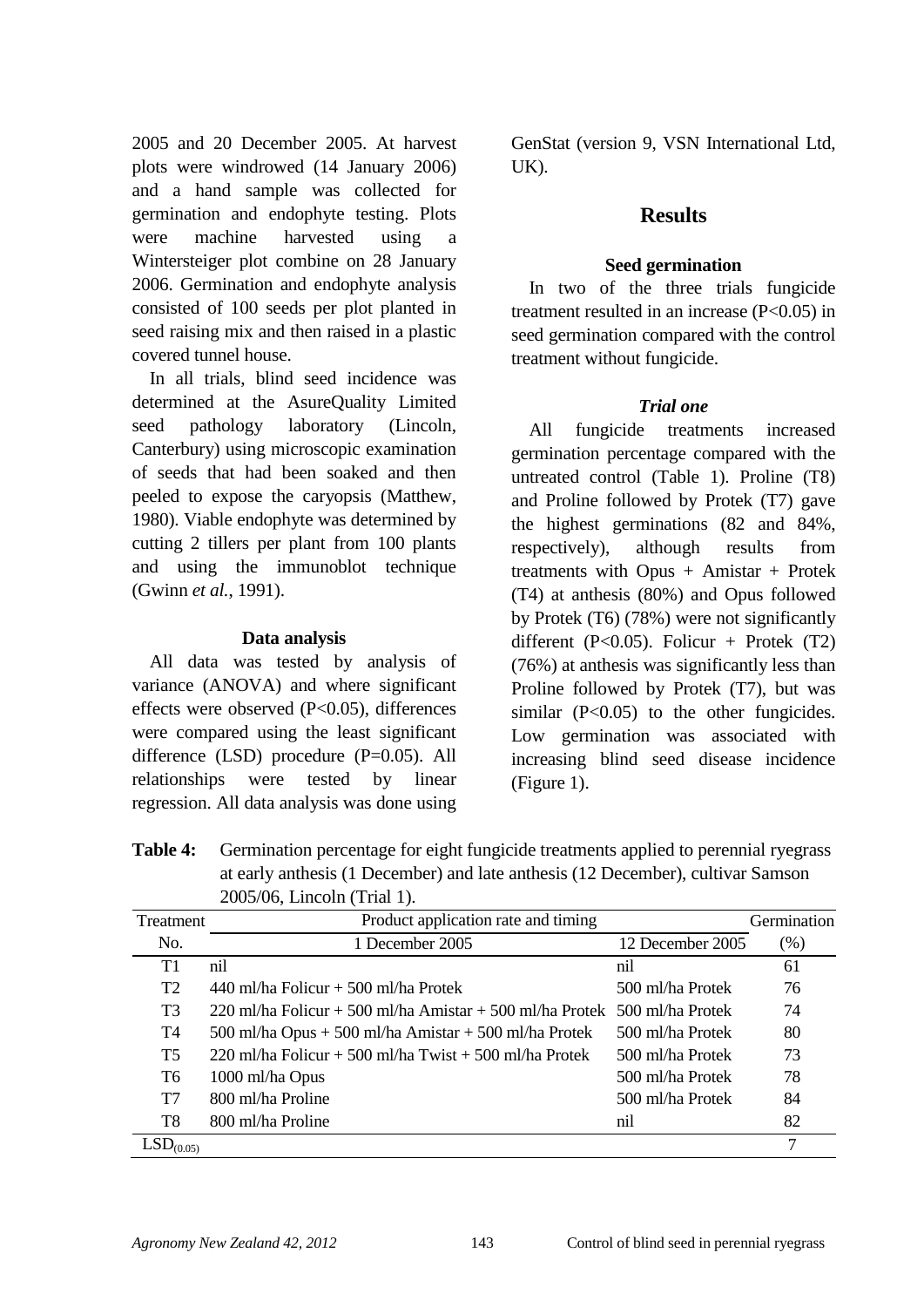

**Figure 1:** Relationship between blind seed disease infection and germination cultivar Samson 2005-06, Lincoln (Trial 1).

#### *Trial two*

Germination (68%) for the nil fungicide control was lower (P<0.05) than all fungicide treatments which resulted in final germinations between 79 and 94%. The fungicide treatments giving the highest germinations contained Proline at anthesis followed by either Proline + Protek (T3 and T6) or Folicur + Protek (T4) at mid-seed fill. These treatments resulted in germinations of between 87 and 94%. There was a strong negative correlation  $(R^2=0.99)$ between blind seed disease infection and germination.

The untreated control had 24% blind seed disease infection (Table 2). All fungicide treatments reduced blind seed infection and increased germination to above 80% except where no fungicide was applied at anthesis. Delaying fungicide application to mid-seed fill (T2) did not improve blind seed control but was enough to improve germination

(P<0.05) compared with the control (associated with the increased within treatment variation of blind seed disease, i.e. coefficient of variation = 30%).

Trial two and three contained the AR37 endophyte (*Neotyphodium lolii*). In general the addition of fungicide reduced endophyte transmission, however results were highly variable e.g. coefficient of variation (CV) in trial 3 was 22%. In trial two, 300 ml/ha Folicur  $+$  500 ml/ha Amistar applied at midanthesis and mid-seed fill gave the highest endophyte level (86%) which was significantly higher than all other fungicide treatment except control and nil at midanthesis followed by 400 ml/ha Proline + 500 ml/ha Protek mid-seed fill. The control endophyte level (78%) was the same as all other treatments (P<0.05) except 400 ml/ha Proline + 500 ml/ha Amistar followed by 400 ml/ha Proline + 500 ml/ha Protek (50% endophyte infection) (Table 2.).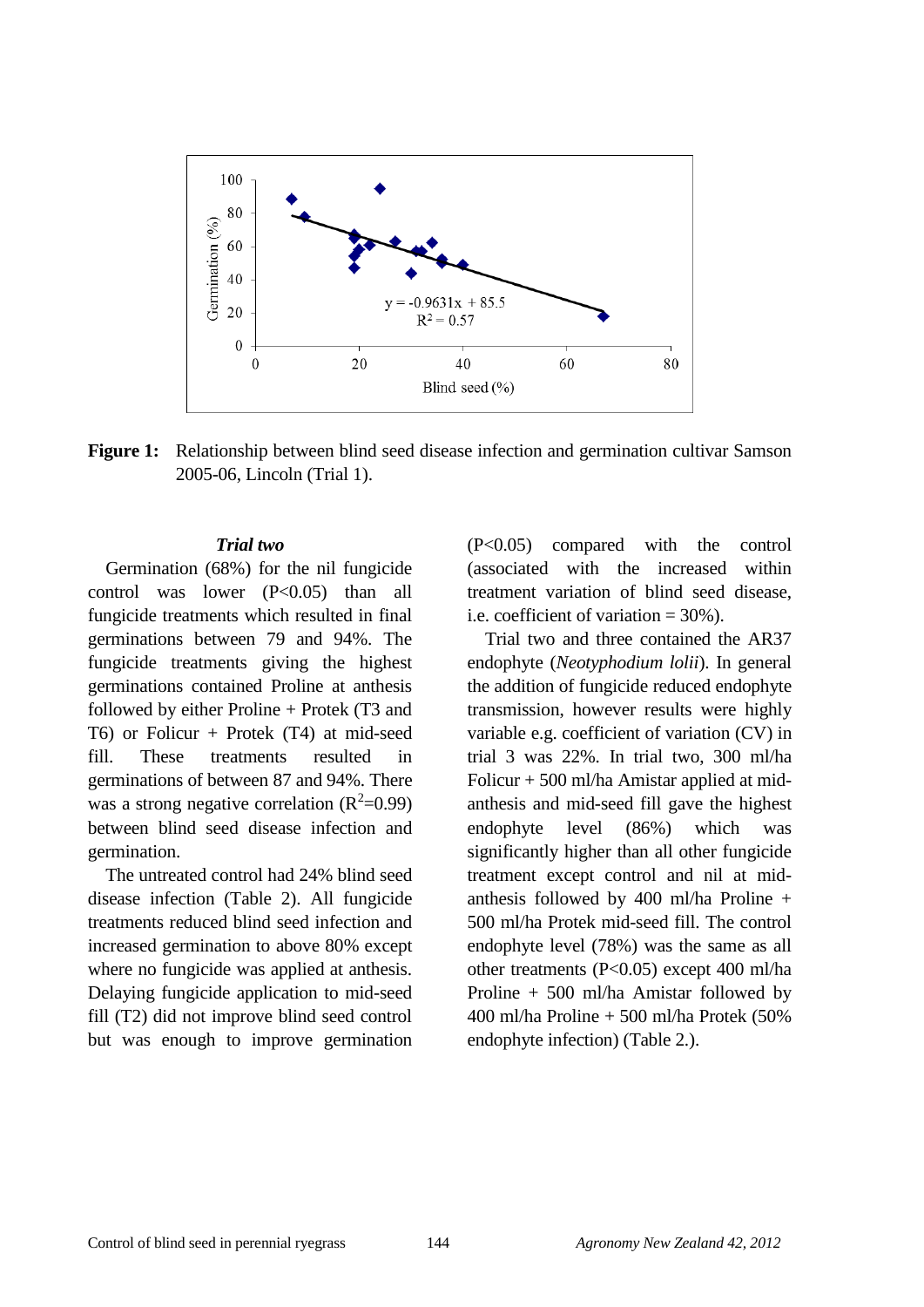| Treatment No.         | Product application rate and timing      |                                         | Germination | Blind seed disease | Endophyte |
|-----------------------|------------------------------------------|-----------------------------------------|-------------|--------------------|-----------|
|                       | 9 December 2007                          | 24 December 2007                        | (% )        | (% )               | (%)       |
| T1                    | nil                                      | nil                                     | 68          | 24                 | 78        |
| T <sub>2</sub>        | nil                                      | $400$ ml/ha Proline $+500$ ml/ha Protek | 79          | 18                 | 72        |
| T <sub>3</sub>        | 400 ml/ha Proline                        | $400$ ml/ha Proline $+500$ ml/ha Protek | 94          |                    | 70        |
| T <sub>4</sub>        | 600 ml/ha Proline                        | $300$ ml/ha Folicur + 500 ml/ha Protek  | 87          | 12                 | 64        |
| <b>T5</b>             | $300$ ml/ha Folicur + 500 ml/ha Amistar  | $300$ ml/ha Folicur + 500 ml/ha Protek  | 82          | 16                 | 86        |
| T6                    | $400$ ml/ha Proline $+500$ ml/ha Amistar | $400$ ml/ha Proline $+500$ ml/ha Protek | 91          |                    | 50        |
| T7                    | 440 ml/ha Folicur+ 500 ml/ha Amistar     | $300$ ml/ha Folicur + 500 ml/ha Protek  | 90          | 11                 | 69        |
| LSD <sub>(0.05)</sub> |                                          |                                         | 5           |                    | 15        |
| F-value probability   |                                          | < 0.001                                 | 0.002       | 0.01               |           |
| CV <sub>0</sub>       |                                          |                                         |             | 30                 | 12        |

**Table 2:** Germination, blind seed and endophyte percentages for seven fungicide treatments applied to perennial ryegrass at mid-anthesis (9 December 2007) and mid-seed fill (24 December 2007), cultivar "Grasslands Samson" 2007-08, Lincoln (Trial 2).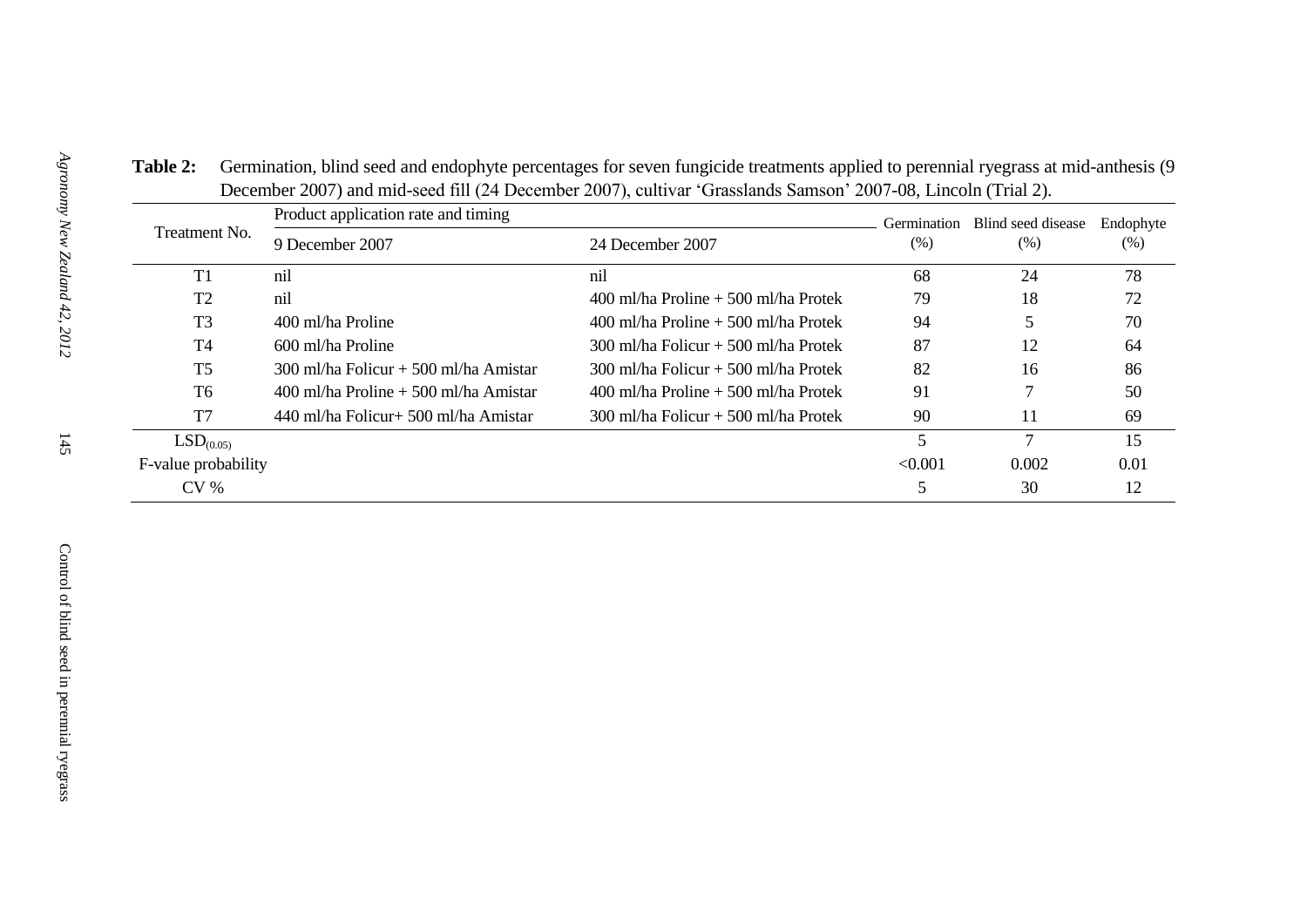#### *Trial three*

In trial three only the 440 ml/ha Folicur + 2000 ml/ha Protek fungicide treatment improved germination. The 2006 harvest was damp with prolonged period of high humidity (data not presented). Germination declined (P<0.05) between windrowing and harvest, 14 days later (75 versus 59% respectively). In 2006 poor germination in ryegrass seed lines was a result of blind seed disease (N. Grbavac, AsureQuality, pers. comm. 2006).

Plants in trial three also contained the AR37 endophyte (*Neotyphodium lolii*). In general the addition of fungicide reduced endophyte transmission, however results were highly variable e.g. coefficient of variation was 22%. In trial three, endophyte transmission was poor for all fungicide treatments except Folicur (440ml/ha) + Protek (2000 ml/ha) which resulted in 85% transmission compared with that of the untreated control (71%) at harvest (Table 3). Treatments 7 and 8 reduced endophyte levels at harvest but for the other fungicide treatments endophyte levels were not statistically different from the control. However, as in trial two high rates of DMI fungicides repeated during anthesis and seed filling resulted in a trend towards reduced endophyte transmission at harvest.

**Table 5:** Percentage seedling endophyte at windrowing (hand sampled) and at harvest for 10 fungicide treatments, cultivar Kamo, 2005-06 (Trial 3).

| Treatment             | Product application rate                  | Hand sampled     | Endophyte at harvest |
|-----------------------|-------------------------------------------|------------------|----------------------|
| No.                   | (repeated $3 \times$ times <sup>1</sup> ) | endophyte $(\%)$ | (% )                 |
| T <sub>1</sub>        | Nil                                       | 83               | 71                   |
| T <sub>2</sub>        | 440 ml/ha Folicur                         | 78               | 66                   |
| T <sub>3</sub>        | 1000 ml/ha Opus                           | 82               | 62                   |
| T4                    | 2000 ml/ha Protek                         | 89               | 64                   |
| T <sub>5</sub>        | 800 ml/ha Proline                         | 61               | 61                   |
| T <sub>6</sub>        | 1500 ml/ha Fandango                       | 67               | 54                   |
| T7                    | $600$ ml/ha Opus + $800$ ml/ha Comet      | 83               | 44                   |
| T <sub>8</sub>        | 1000 ml/ha Opus 750 ml/ha+ Amistar        | 89               | 49                   |
| T9                    | 440 ml/ha Folicur + 750 ml/ha Amistar     | 88               | 69                   |
| T <sub>10</sub>       | 440 ml/ha Folicur + 2000 ml/ha Protek     | 85               | 85                   |
| Mean                  |                                           | 80               | 63                   |
| LSD <sub>(0.05)</sub> |                                           | 12.8             | 20                   |
| LSD <sub>(0.10)</sub> |                                           | 10.6             | 16.7                 |
| $CV\%$                |                                           | 11.5             | 22                   |

<sup>1</sup>Application dates: 5 December 2005, 14 December 2005 and 20 December 2005.

#### **Discussion**

In this study the application of DeMethylation Inhibitor (DMI) fungicides, e.g. Proline, at anthesis was an effective tool for controlling blind seed disease when applied twice (Table 2). In trial one the application of DMI fungicides improved germination (Table 1), which was correlated with blind seed infection (Figure 1). There was little difference between individual DMI products but there was some evidence of a trend for treatments including Proline to give higher germination levels and reduced blind seed infection. However,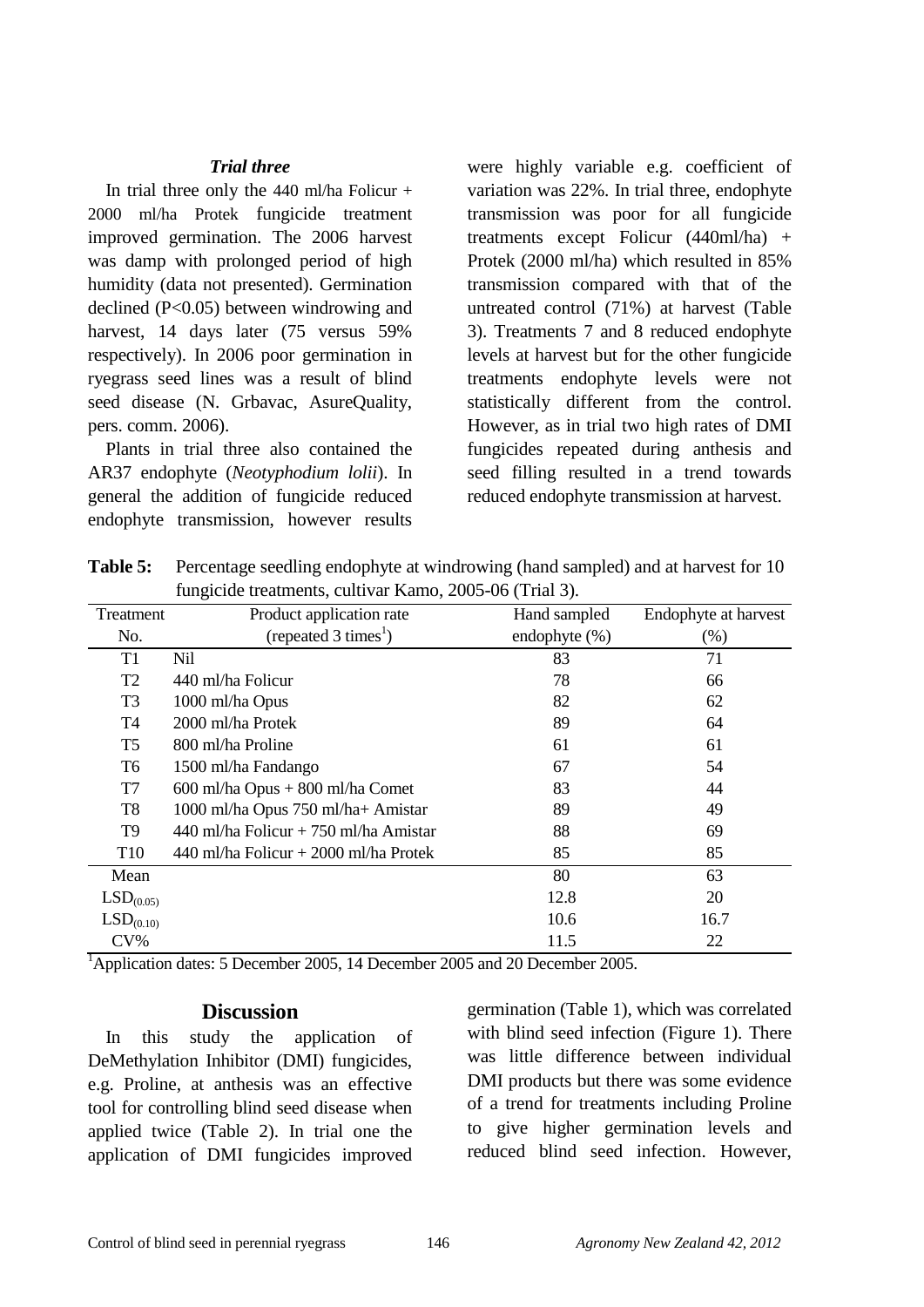results from Proline treatments were not different (P<0.05) from Folicur or Opus treatments. The follow-up use of Methyl Benzimidazole Carbamates (MBC) e.g. Protek is common practice among ryegrass seed producers for the control of the secondary spread phase of blind seed disease. While Protek was included in this study no data was generated for MBC fungicides alone. The data in trial 3 highlights that windrowing does not mean that the crop is safe from further seed quality loss. In trial three both germination and endophyte were dramatically reduced during the 14 days of exposure to unfavourable climatic conditions. Therefore growers should aim to harvest seed crops at the first possible opportunity and apply fungicides as late as withholding regulations allow, especially when damp environmental conditions prevail.

Some DMI fungicides, e.g. Opus and Proline can have negative effects on endophyte transmission (Table 2 and Table 3); a result previously reported in tall fescue by Rolston and Agee (2006). Some fungicides which have good stem rust and blind seed disease activity are detrimental to AR37 endophyte transmission (unpublished data from authors). Previous work on AR1 endophyte has shown no negative effects from fungicide application (both DMI and strobilurin groups) on endophyte transmission (Rolston *et al*., 2002), suggesting that each individual endophyte strain may respond differently. This raises a new level of complexity to seed companies and producers.

## **Conclusions**

Stem rust fungicides were effective in reducing the incidence of blind seed disease when applied twice at timings that should not compromise stem rust control.

The best fungicide programmes investigated reduced the level of blind seed disease from >20% to as low as 5% and germination percentage was increased by between 19 and 24%. In all three trials final seed germination of nil fungicide treatments would have resulted in significant price discounts, whereas in two of the three trials the best treatments gave germinations of  $>80\%$ .

*Neotyphodium* endophyte AR37 transmission into germinating seedlings was reduced by two different DMI fungicides in separate trials, suggesting growers need to be cautious when applying these fungicides to seed crops containing the AR37 endophyte.

## **Acknowledgements**

The authors which to acknowledge funding for the research programme from the Foundation for Arable Research and PGG Wrightson Seeds Ltd.

## **References**

- Alderman, S.C. 2001. *Blind Seed Disease*. United States Department of Agriculture. Agricultural Research Service Miscellaneous Publication No. 1567. 36 pp.
- de Filippi, J.M., Hampton, J.G., Rolston, M.P. and Rowath, J.S. 1996. Effect of nitrogen and irrigation on blind seed disease in perennial ryegrass (*Lolium perenne* L.) cv. Grasslands Nui. *Journal of Applied Seed Production* 14: 81-83
- Falloon, R. and Rolston, P. 1996. *Blind seed of grasses*. New Zealand Institute for Crop and Food Research Limited, Broadsheet No.8.
- Greenall, A.F. 1943. Low germination of perennial ryegrass seed in South Otago.